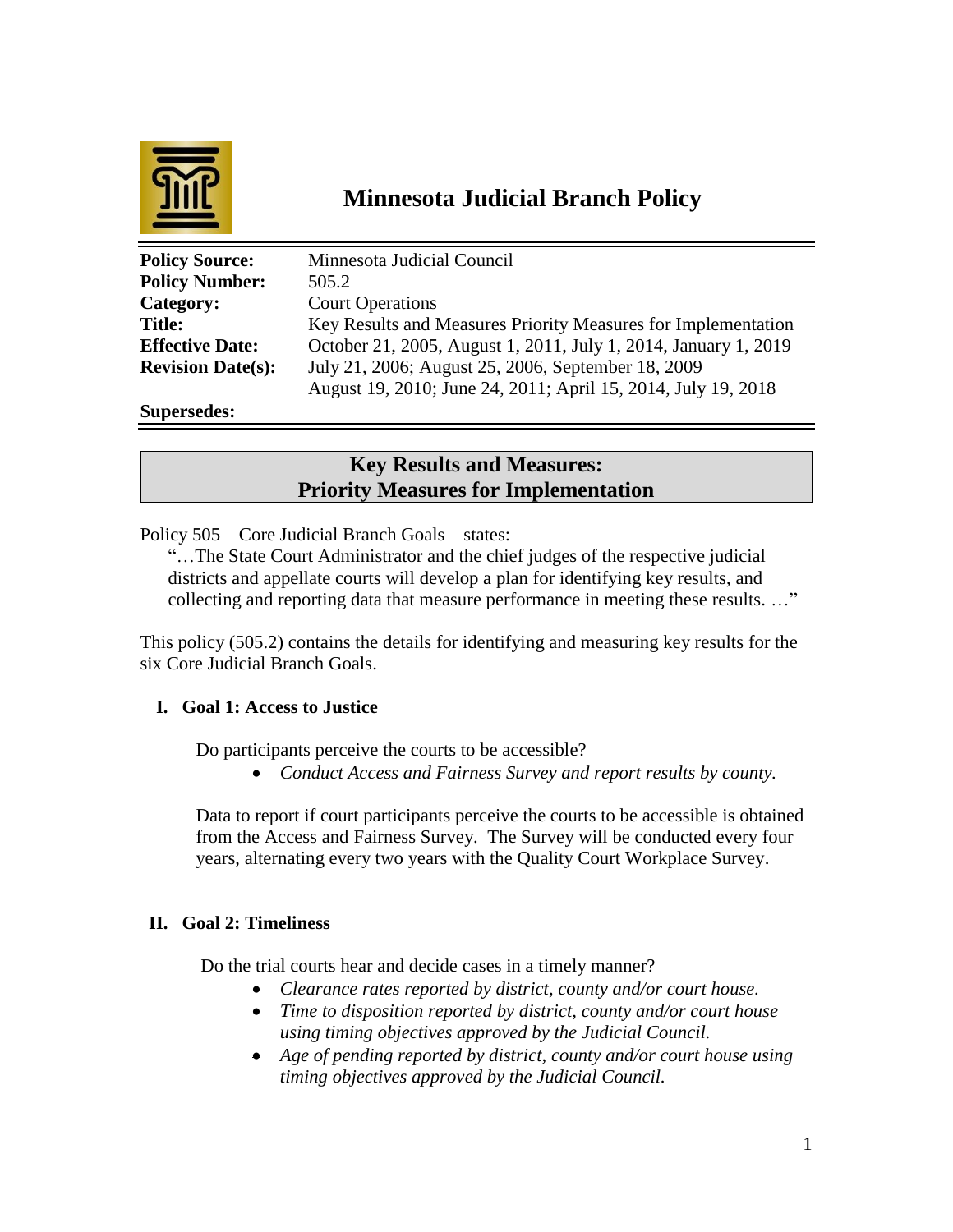- *Length of time to permanency for children placed out-of-home reported by district, county and/or court house.*
- *Length of time to finalize adoption for children under the guardianship of the Commissioner of Human Services reported by district, county, and/or court house.*

Automated results for all five timeliness measures are available on an on-going basis to judges and court staff via reports on CourtNet. The Age of Pending Cases report is a point-in-time report updated each week. All others can be reported by month or year.

Does the Court of Appeals hear and decide cases in a timely manner?

 *Percent of dispositions using timing objectives approved by the Judicial Council.*

Automated results of this measure are available on an on-going basis from the case management system of the Minnesota Appellate Courts (MACS).

Does the Supreme Court hear and decide cases in a timely manner?

 *Percent of dispositions within time standards set by the Supreme Court.*

Results of this measure are manually prepared using data from the case management system of the Minnesota Appellate Courts (MACS).

#### **III. Goal 3: Integrity and Accountability**

Is the electronic record system accurate, complete and timely?

*Review of the Data Quality program and results.*

Descriptions of the work of the Data Quality program are available by request on an on-going basis.

#### **IV. Goal 4: Excellence**

Do participants understand the orders given by the Court?

*Conduct Access and Fairness Survey.*

Data to report if court participants perceive the courts to be accessible is obtained from the Access and Fairness Survey. The Survey will be conducted every four years, alternating every two years with the Quality Court Workplace Survey.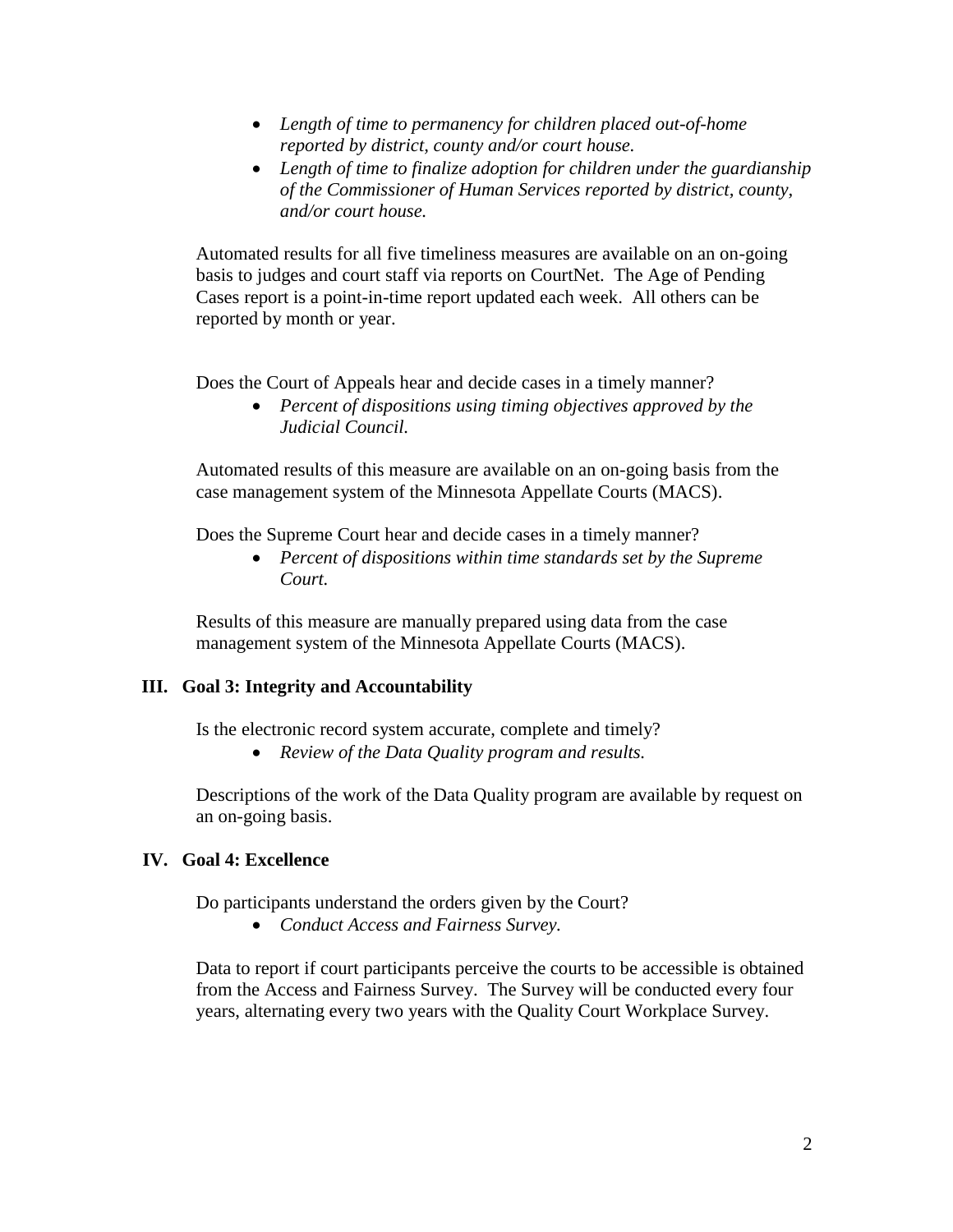#### **V. Goal 5: Fairness and Equity**

Do participants perceive they were treated fairly, listened to and are they satisfied with the Court's decision?

*Conduct Access and Fairness Survey.*

Data to report if court participants perceive the courts to be accessible is obtained from the Access and Fairness Survey. The Survey will be conducted every four years, alternating every two years with the Quality Court Workplace Survey.

Are jurors representative of our communities?

 *Race and gender breakdowns of jury pools compared to population data available by county using jury management system and Census data.*

Jury pool breakdowns are available in the jury management system on an ongoing basis. Results are summarized by fiscal year or calendar year for analysis.

Does the Branch have sufficient race data to assist in analyzing whether persons are treated fairly regardless of race or ethnicity?

 *Race data collection rates reported by district, county and/or court house.*

Each judicial district shall maintain race data collection rates of at least 80% and striving for collection rates of at least 90% on the following case types: Major Criminal, Minor Criminal, Juvenile Delinquency, Juvenile Petty and Traffic, and Juvenile CHIPS. Race data collection rates are available on an on-going basis to judges and court staff via reports on CourtNet.

# **VI. Goal 6: Quality Court Workplace Environment**

Do employees and judicial officers express satisfaction in their positions?

 *Conduct Court Employee Satisfaction Survey and report results by county or clusters of counties for small counties.*

Data to report satisfaction of employees and judicial officers is obtained from the Quality Court Workplace Survey. The Survey will be conducted every four years, alternating every two years with the Access & Fairness Survey.

What are our turn-over rates?

 *Percent of employees who leave the courts each year reported by district.*